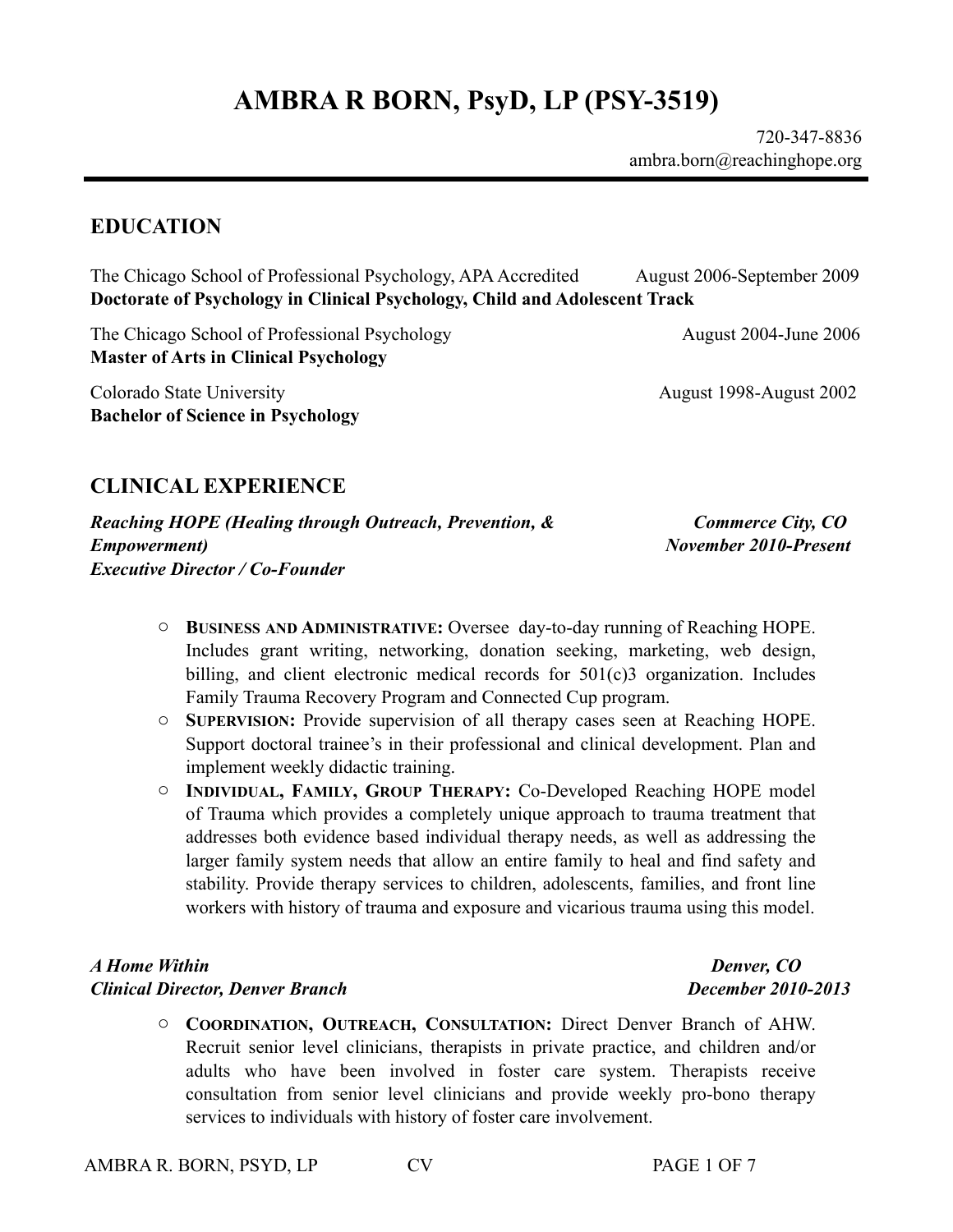### *Community Reach Center Thornton Outpatient Team*

#### *Outpatient Therapist*

- o **INDIVIDUAL, FAMILY, COUPLES THERAPY:** Provide short and long-term therapy to culturally diverse individuals ages seven years through adulthood in a multidisciplinary community mental health setting. Primarily state funded services with diagnoses including severe and persistent mental illnesses, PTSD, mood and anxiety disorders, and comorbid developmental delays.
- o **GROUP THERAPY:** Lead parenting group, social skills groups for children with mental illness and children with mental illness and comorbid developmental delays/ Autism Spectrum Disorders
- o **LEADERSHIP:** Serve on chart review committee aimed at ensuring overall employee compliance with agency and state/federal legal requirements.

### *Jewish Child Care Association Foster Boarding Home Division*

*Bronx, NY September 2008-August, 2009*

#### *Predoctoral Intern*

- o **INDIVIDUAL THERAPY:** Conducted long-term individual therapy with culturally diverse children and adolescents aged 3-20 years currently in foster care. Primary diagnoses include PTSD, attachment related, and behavioral disorders.
- o **GROUP THERAPY:** Led parenting group for teenage parents in foster care and their infants and toddlers.
- o **PSYCHOLOGICAL EVALUATIONS:** Conducted brief and full psychological evaluations and completed yearly behavioral assessments on children and youth in foster care.

### *Alexian Brothers Behavioral Health Hospital Child and Adolescent Inpatient Unit Advanced Practicum Extern*

*Chicago, IL August 2007-June 2008*

- o **INDIVIDUAL AND FAMILY THERAPY:** Conducted individual and family therapy with culturally diverse youth in an inpatient psychiatric hospital. Conducted longerterm individual therapy with clients who transitioned to the partial hospitalization program. 5 months spent in child unit, ages 4-12 years, and 5 months spent in the child partial hospitalization program. Diagnoses of youth include mood, anxiety, psychosis, attachment related, and attentional.
- o **GROUP THERAPY:** Lead and/or co-lead the following groups: process; skills; psychoeducation; and goals groups. Participated in spirituality and expressive therapy groups with hospital Chaplin, movement and art therapists.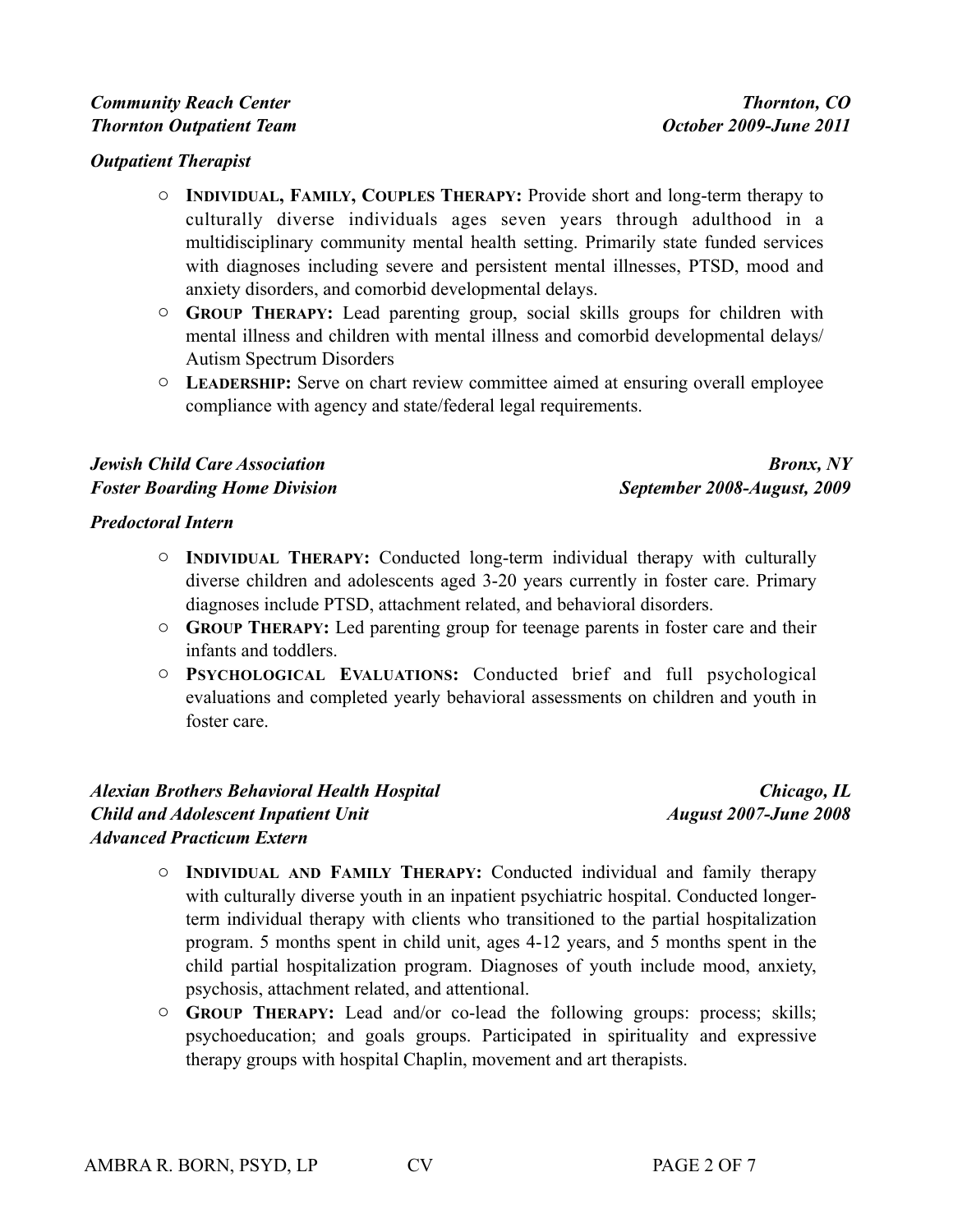#### *Advocate Illinois Masonic Medical Center, Pediatric Developmental Center Therapy Practicum Extern*

- o **INDIVIDUAL AND FAMILY THERAPY:** Provided individual and family therapy for culturally diverse children age 3-13, who have developmental concerns and/or behavioral disorders in a multidisciplinary outpatient clinic. Presenting diagnoses included speech delay/disorder, sensory integration deficits, mental retardation, autistic spectrum disorders, and attention deficit/hyperactivity disorder. Additionally, clients presented with aggressive behaviors, anxiety, difficulties with social interaction, and depression.
- o **GROUP THERAPY:** Co-led therapy groups including: social skills (children with autism, asperger's, aggression), sensory/speech/behavioral, and parent training groups for children with autism or behavioral difficulties.

### *Children's Research Triangle Diagnostic Practicum Extern*

### *Chicago, IL September 2005-June 2006*

- o **DIAGNOSTIC AND ASSESSMENT:** Conducted psychological and diagnostic assessments with internationally and domestically adopted children and adolescents, aged 3-13 years with prenatal alcohol and/or drug exposure and a history of attachment disruptions, abuse and/or neglect in a not for profit clinic. Common disorders included posttraumatic stress disorder, attention deficit/hyperactivity disorder, sensory integration difficulties, and developmental disorders.
- o **PSYCHOLOGICAL TESTS ADMINISTERED:** Tests administered include: WISC, WPPSI, WIAT, Leiter, KBIT, WRAML, WRAT, Robert's TAT, TAT, Children's Color Trails, Wisconsin Card Sorting Test, VMI, Rorschach, projective drawings, and various parent, teacher, and self report checklists.
- o **GROUP THERAPY:** Co-led social skills group for latency-aged children, focused on improving social skills and addressing adoption related issues.
- o **SUPERVISION AND DIDACTIC TRAINING:** Attended weekly group and individual supervision. Didactic training opportunities included observing Theraplay supervision, clinical seminars, and case presentations in group supervision and with consulting child psychiatrist.

## **CLINICAL CERTIFICATIONS**

*Trauma Focused Cognitive Behavioral Therapy* 

*Parent Child Interaction Therapy (Anticipated Completion 2020)*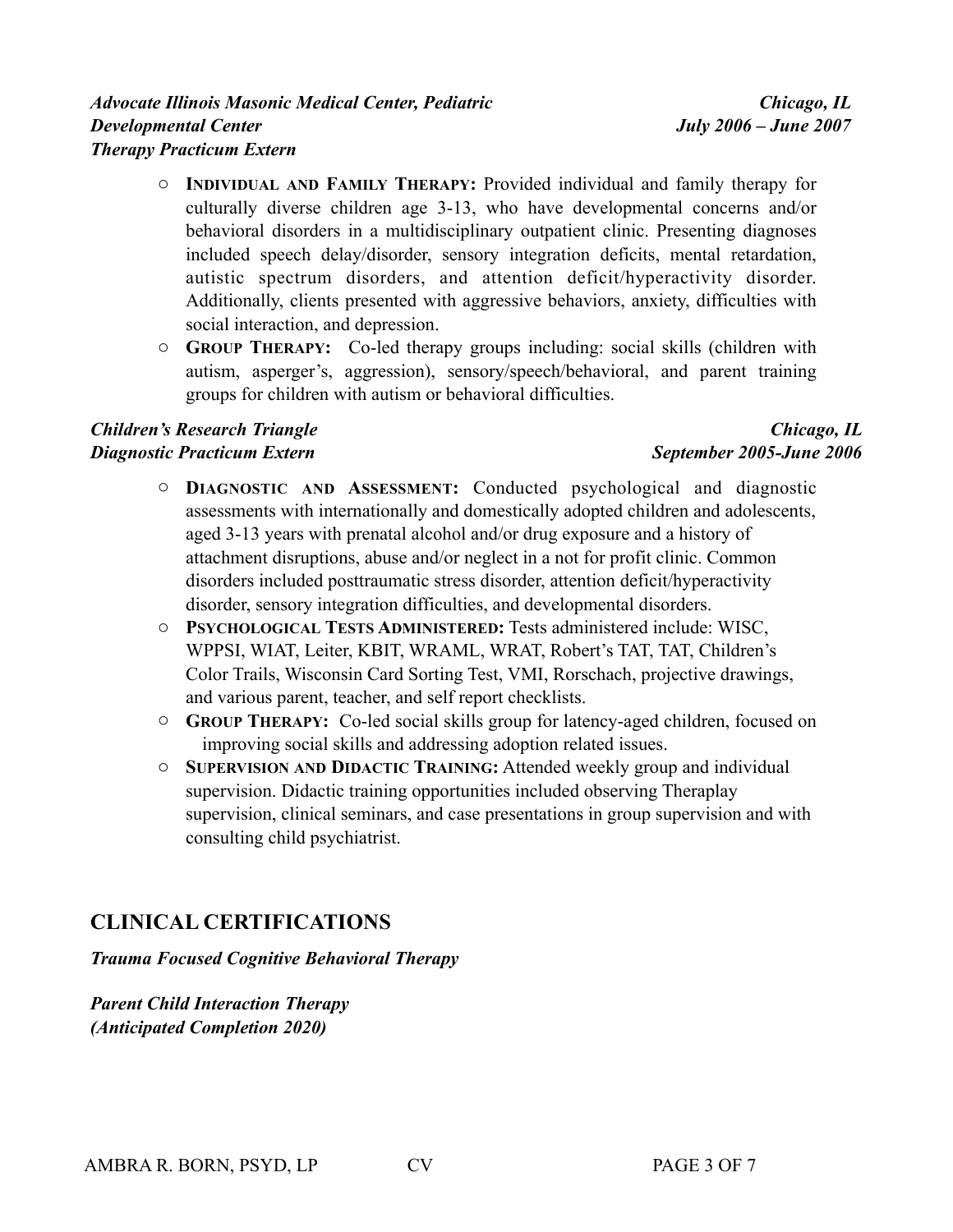# **TEACHING/TRAINING EXPERIENCE**

### *Regis University, MFT and MCPY programs Affiliate Faculty*

**COURSE INSTRUCTION:** Teach Masters level courses for Marriage and Family Therapy and Masters in Counseling Psychology programs. Courses include Family Origins; Human Growth and Development; Trauma, Grief and Loss; and Gender and Sexuality.

#### *University of Denver, Professional Psychology Clinic Clinic Affiliate*

Provide community based clinical supervision for University of Denver, Graduate School of Professional Psychology PsyD students in various levels of training.

| <b>Workshop Presenter</b>                    | <b>Breckenridge, CO</b> |
|----------------------------------------------|-------------------------|
| <b>Breckenridge Free Ride Transit System</b> | December, 2011 & 2012   |
| <b>Stress management for Transit Workers</b> |                         |

| <b>Workshop Presenter</b>                                                 | Northglenn, CO          |
|---------------------------------------------------------------------------|-------------------------|
| <b>Nurturing Adolescent Families: Supporting those who support young</b>  | October 20 & 21st, 2011 |
| parents                                                                   |                         |
| <b>Relationship Violence Among Adolescent Parents: Considerations for</b> |                         |
| <i>providers</i>                                                          |                         |

*Guest Lecturer University of Northern Colorado, MA program Prof. Libbi Palmer, PsyD Trauma-Community Mental Health and Disaster Response*

*Guest Lecturer Regis University, MA program Prof. Mark Palmer, PhD Trauma Responses/Complex Trauma*

*Michael Gaubatz, PhD Faculty Assistant, The Chicago School of Prof. Psychology*

> Assisted with preparing course material, grading, and gathering materials for future book publishing

*Denver, CO September, 2011*

*Denver, CO August, 2011*

*Chicago, IL* 

*Denver. CO June, 2011-Present*

*2012-2013*

*Broomfield, CO*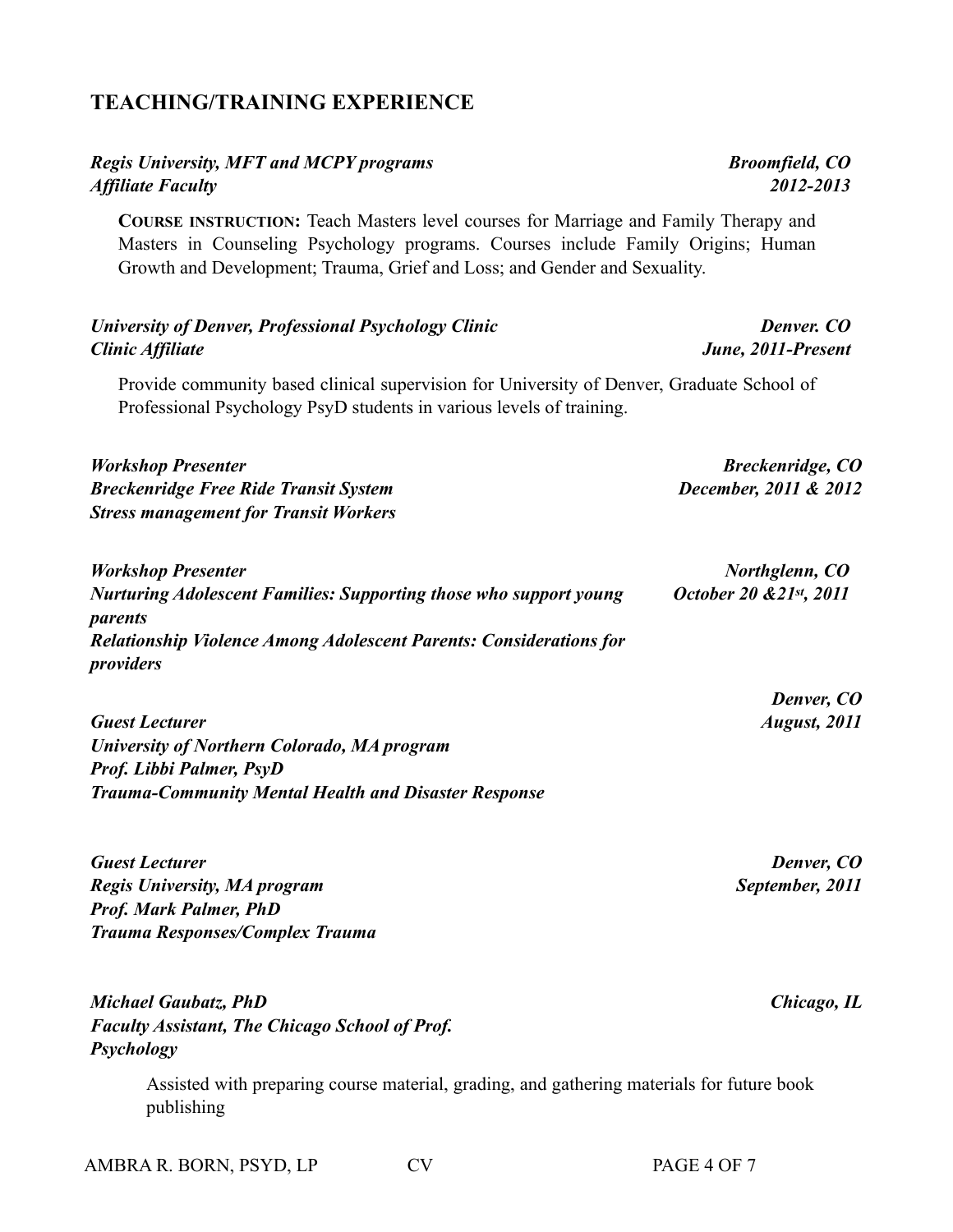## **RELEVANT WORK AND VOLUNTEER EXPERIENCE**

## *Community Reach Center Disaster Response Team*

Respond to local natural and/or man-made disasters and provide psychological first aid as needed to survivors and responders.

## *Third Way Center Mental Health Counselor*

Worked full time in a residential treatment center for adolescents age 12-20 years and their children, aged infancy through 5 years. Six months was spent working in the Teen Mother program, assisting with parenting skills, life skills, and milieu management. The remainder of the time was spent in the Independent Living program, assisting with independent living skills and milieu management.

Additional responsibilities included co-facilitating an independent living group that included a focus on job skills, relationships, sexual health, apartment maintenance, and money management.

## *CASA of Adams and Broomfield Counties Court Appointed Special Advocate, Volunteer*

Advocated in court for the needs of abused and neglected children involved with the Adams County Department of Social Services. Submitted written reports and orally provided findings to the courts, based on interviews with the children, parents, doctors, teachers, and other individuals relevant to the needs of the children

### *The Spot, An Urban Youth Center Co-Facilitator, Woman's Group, Volunteer*

Co-facilitated a group for women ages 14-24 years of age. Topics included sexual health, relationships, multiculturalism, money management, self-confidence, and w o m e n ' s rights.

## *Larry Pugel, PhD Undergraduate Internship*

Internship with a licensed clinical psychologist in his private practice. Gained insight into the business and therapeutic workings of a private practice.

# *Brighton, CO August 2002-August 2004*

*April 2010-June, 2011*

*October 2002-June 2004*

*Denver, CO*

*Broomfield, CO January 2002-June 2002*

*June 2002-June 2003*

*Denver, CO*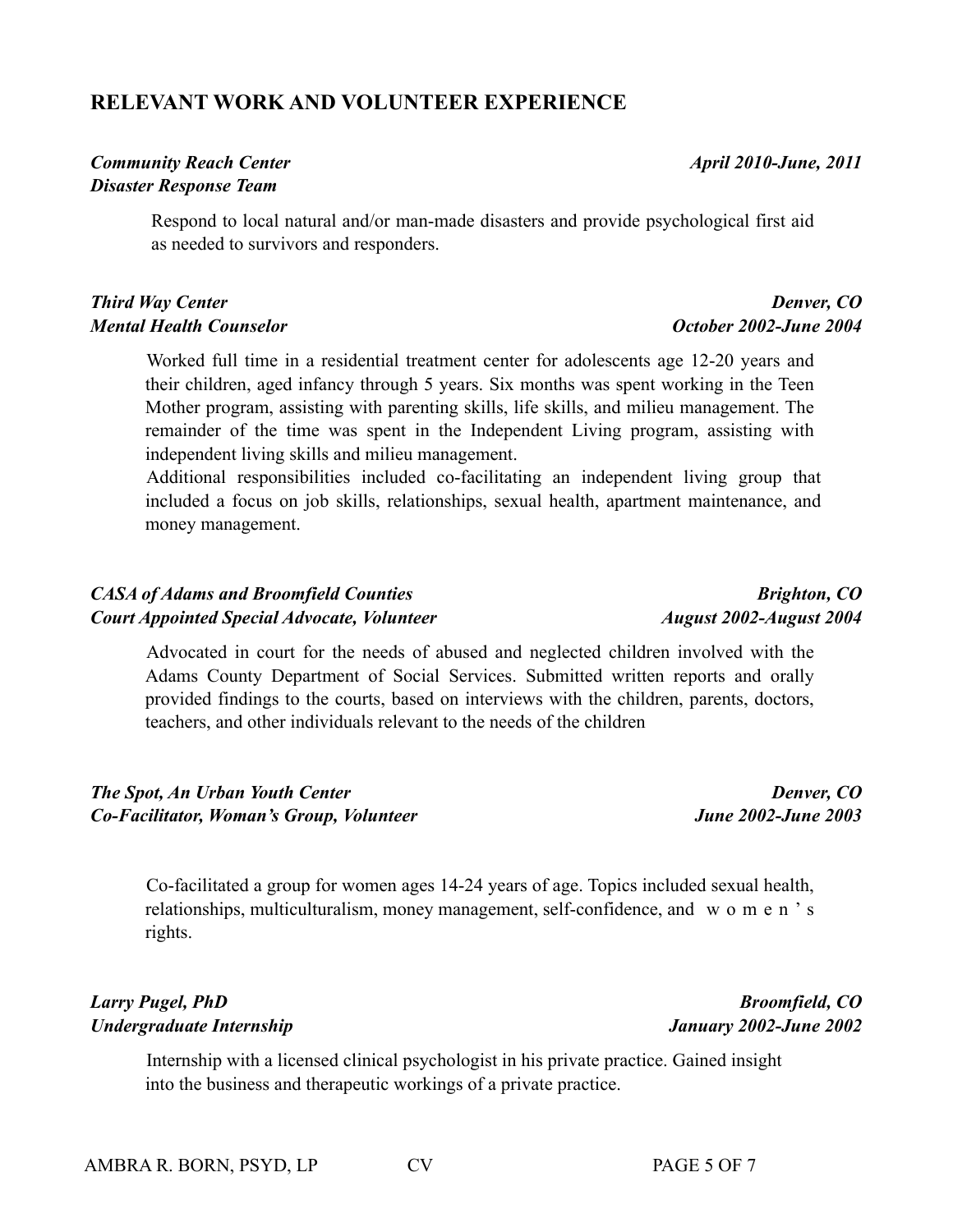## **RESEARCH EXPERIENCE & PUBLICATIONS**

*Relationship Violence and Teenage Parents Journal of Infant, Child and Adolescent Psychotherapy Published article*

*The Relationship between Humans and Animals in Animal Assisted Therapy: A Qualitative Study Dissertation*

> Conducted a grounded theory study with original data, focused on the relationship between animals, providers, and clients in animal assisted therapy.

## **COMMITTEE AND BOARD MEMBERSHIP**

| <b>Nurturing Adolescent Families: Supporting those who support young</b> | Northglenn, CO          |
|--------------------------------------------------------------------------|-------------------------|
| parents                                                                  | October 20 & 21st, 2011 |
| <b>Conference Chair</b>                                                  |                         |

Chaired conference co-sponsored by Reaching HOPE, A Home Within, How To Read Your Baby, American Psychological Association (Div 39, Sect II) dealing with issues facing adolescent parents.

| <b>Nurturing Adolescent Families: Supporting those who support young</b> | Northglenn, CO       |
|--------------------------------------------------------------------------|----------------------|
| parents                                                                  | October 20 $&21st$ , |
| <b>Presenter: Relationship Violence Among Adolescent Parents:</b>        | 2011                 |
| <b>Considerations for providers</b>                                      |                      |

Co-presented on prevalent concerns and treatment considerations for working with adolescent parents involved in a violent intimate relationship.

## *How to Read Your Baby Board Member, Board President*

How to Read Your Baby is a non-profit organization that promotes healthy emotional relationships between parents/caregivers and young children through educational programs.

*Brighton, CO September, 2007-March, 2013*

*Chicago, IL 2009*

 *December, 2012*